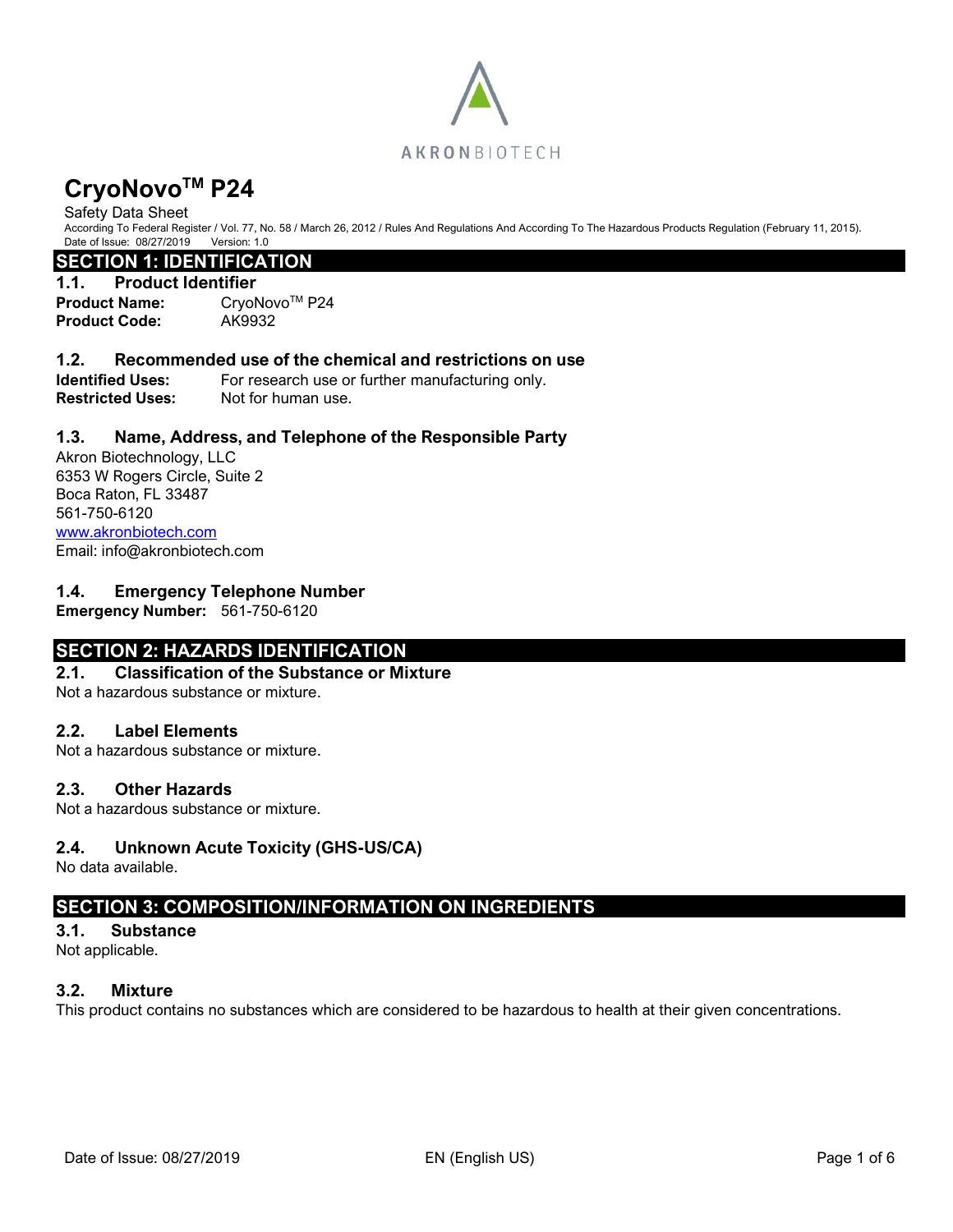## Safety Data Sheet

According To Federal Register / Vol. 77, No. 58 / March 26, 2012 / Rules And Regulations And According To The Hazardous Products Regulation (February 11, 2015).

# **SECTION 4: FIRST AID MEASURES**

# **4.1. Description of First-aid Measures**

#### **Inhalation:**

Not expected to be an inhalation hazard under anticipated conditions of normal use of this material. Seek medical advice if necessary.

### **Skin Contact:**

Remove contaminated clothing. Rinse affected area with water for at least 5 minutes. Obtain medical attention if irritation develops or persists.

#### **Eye Contact:**

Rinse cautiously with water for at least 15 minutes. Remove contact lenses, if present and easy to do. Continue rinsing. Obtain medical attention if irritation develops or persists.

#### **Ingestion:**

Rinse mouth with water. Do NOT induce vomiting. Obtain medical attention.

# **4.2. Most Important Symptoms and Effects Both Acute and Delayed**

Not applicable.

# **4.3. Indication of Any Immediate Medical Attention and Special Treatment Needed**

Not applicable.

# **SECTION 5: FIRE-FIGHTING MEASURES**

# **5.1. Extinguishing Media**

**Unsuitable extinguishing media:** No data available.

**Suitable extinguishing media:** Use water spray, alcohol-resistant foam, dry chemical or carbon dioxide.

## **5.2. Special Hazards Arising From the Substance or Mixture**

No data available.

# **5.3. Advice for Firefighters**

Standard procedure for chemical fires.

# **SECTION 6: ACCIDENTAL RELEASE MEASURES**

## **6.1. Personal Precautions, Protective Equipment and Emergency Procedures**

Ensure adequate ventilation. Always wear recommended Personal Protective Equipment. See Section 8 for more detail.

## **6.2. Environmental Precautions**

Do not let product enter drains. Discharge into the environment must be avoided.

# **6.3. Methods and Materials for Containment and Cleaning Up**

Soak up liquid components with inert absorbent material.

# **6.4. Reference to Other Sections**

See Section 8 for exposure controls and personal protection and Section 13 for disposal considerations.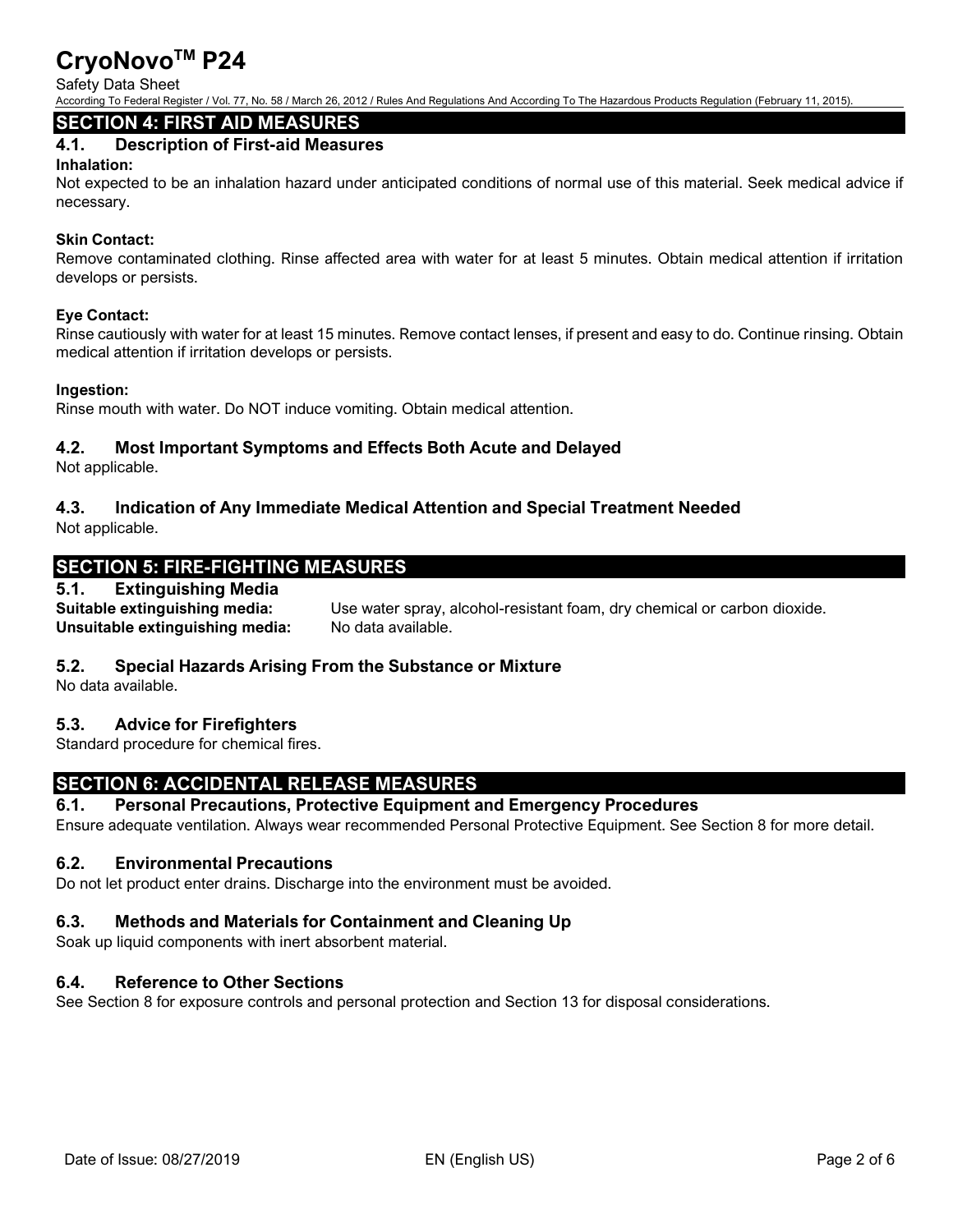#### Safety Data Sheet

According To Federal Register / Vol. 77, No. 58 / March 26, 2012 / Rules And Regulations And According To The Hazardous Products Regulation (February 11, 2015).

# **SECTION 7: HANDLING AND STORAGE**

## **7.1. Precautions for Safe Handling**

Use appropriate personal protective equipment (PPE). Avoid contact with skin and eyes.

# **7.2. Conditions for Safe Storage, Including Any Incompatibilities**

Keep container tightly closed in a dry, well-ventilated place.

# **7.3. Specific End Use(s)**

Apart from the uses mentioned in section 1.2 no other specific uses are stipulated.

# **SECTION 8: EXPOSURE CONTROLS/PERSONAL PROTECTION**

#### **8.1. Control Parameters**

The product contains no substances with occupational exposure limit values from the manufacturer, supplier, importer, or the appropriate advisory agency including: ACGIH (TLV), AIHA (WEEL), NIOSH (REL), OSHA (PEL), Canadian provincial governments, or the Mexican government.

# **8.2. Exposure Controls**

#### **Appropriate Engineering Controls:**

Emergency eye wash fountains and safety showers should be available in the immediate vicinity of any potential exposure. Ensure adequate ventilation, especially in confined areas. Handle in accordance with good industrial hygiene and safety practice.

#### **Personal Protective Equipment (PPE):**

#### **Hand Protection:**

Handle with gloves. Gloves must be inspected prior to use. Use proper glove removal technique (without touching glove's outer surface) to avoid skin contact with this product. Dispose of contaminated gloves after use in accordance with applicable laws and good laboratory practices. Wash and dry hands.

#### **Eye Protection:**

Use face shield, chemical goggles or safety glasses tested and approved under appropriate government standards such as NIOSH (US) or EN 166 (EU).

#### **Skin and Body Protection:**

The type of protective equipment must be selected according to the concentration, amount of the hazardous substance at the specific workplace and appropriate risk assessment.

#### **Respiratory Protection:**

Respiratory protection is not required. In case of inadequate ventilation, oxygen deficient atmosphere, or where exposure levels are not known wear approved respirators and components tested and approved under appropriate government standards such as NIOSH (US) or CEN (EU).

#### **Hygiene measures:**

Handle in accordance with good industrial hygiene and safety practice.

#### **Environmental Exposure Controls:**

Do not let product enter drains.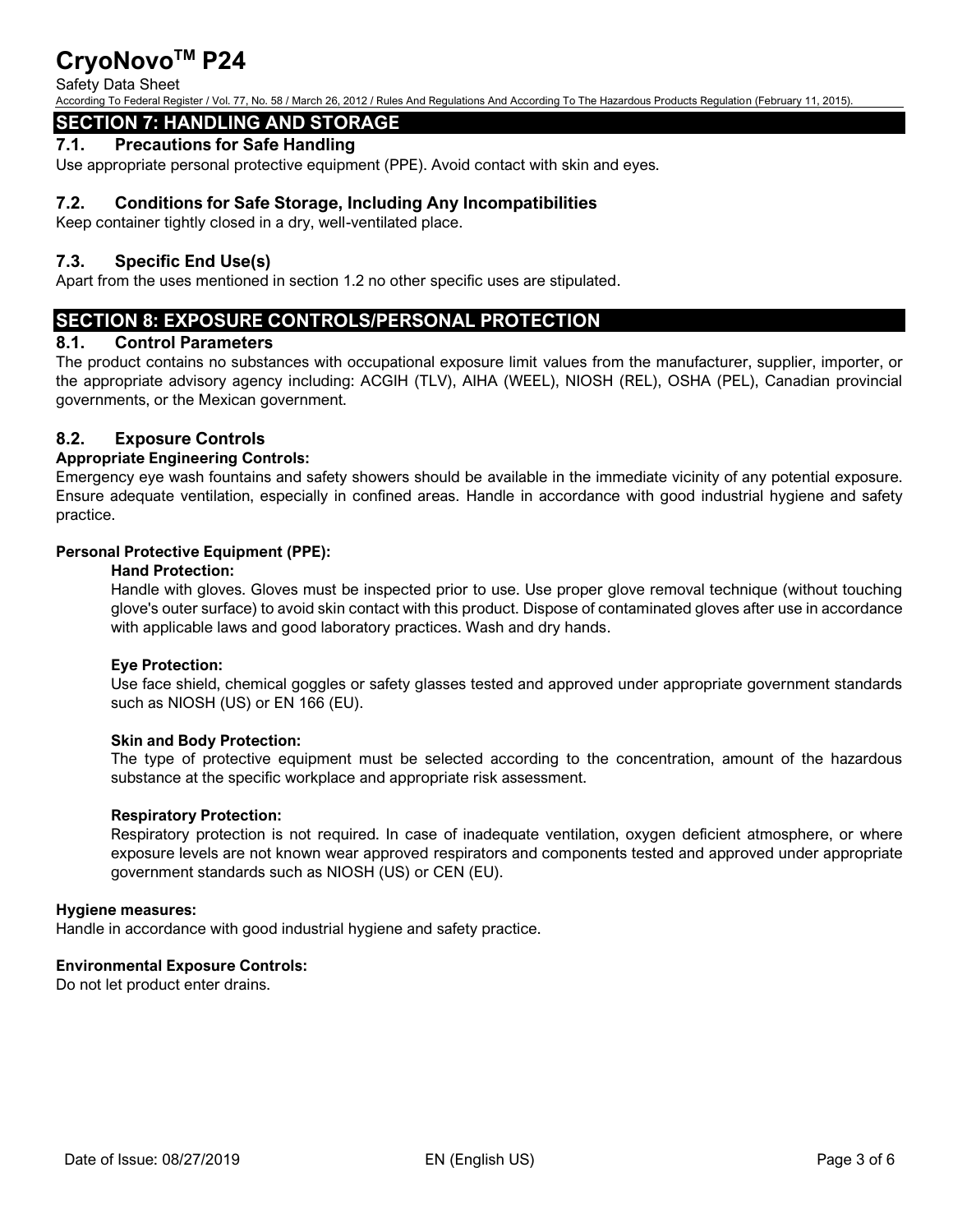Safety Data Sheet

According To Federal Register / Vol. 77, No. 58 / March 26, 2012 / Rules And Regulations And According To The Hazardous Products Regulation (February 11, 2015).

| <b>SECTION 9: PHYSICAL AND CHEMICAL PROPERTIES</b>                   |                                      |  |  |  |  |  |  |
|----------------------------------------------------------------------|--------------------------------------|--|--|--|--|--|--|
| <b>Information on Basic Physical and Chemical Properties</b><br>9.1. |                                      |  |  |  |  |  |  |
| Appearance                                                           | Homogenous, clear red to pink liquid |  |  |  |  |  |  |
| Odor                                                                 | Odorless                             |  |  |  |  |  |  |
| Odor threshold                                                       | Not available                        |  |  |  |  |  |  |
| рH                                                                   | Not available                        |  |  |  |  |  |  |
| Melting point/freezing point                                         | Not available                        |  |  |  |  |  |  |
| Boiling point/boiling range                                          | Not available                        |  |  |  |  |  |  |
| Flash point                                                          | Not available                        |  |  |  |  |  |  |
| Evaporation rate                                                     | Not available                        |  |  |  |  |  |  |
| Flammability (solid, gas)                                            | Not available                        |  |  |  |  |  |  |
| Lower flammable limit                                                | Not available                        |  |  |  |  |  |  |
| Upper flammable limit                                                | Not available                        |  |  |  |  |  |  |
| Vapor pressure                                                       | Not available                        |  |  |  |  |  |  |
| Relative vapor density at 20°C                                       | Not available                        |  |  |  |  |  |  |
| Relative density                                                     | Not available                        |  |  |  |  |  |  |
| Solubility                                                           | Not available                        |  |  |  |  |  |  |
| Partition coefficient: N-Octanol/Water                               | Not available                        |  |  |  |  |  |  |
| Auto-ignition temperature                                            | Not available                        |  |  |  |  |  |  |
| Viscosity                                                            | Not available                        |  |  |  |  |  |  |
|                                                                      |                                      |  |  |  |  |  |  |

# **SECTION 10: STABILITY AND REACTIVITY**

# **10.1. Reactivity:**

No data available.

## **10.2. Chemical Stability:**

Stable under recommended handling and storage conditions (see Section 7).

## **10.3. Possibility of Hazardous Reactions:**

No data available.

# **10.4. Conditions to Avoid:**

No data available.

## **10.5. Incompatible Materials:**

No data available.

## **10.6. Hazardous Decomposition Products:**

Under normal conditions of storage and use, hazardous decomposition products should not be produced.

# **SECTION 11: TOXICOLOGICAL INFORMATION**

#### **11.1. Information on Toxicological Effects**

There is no data available indicating acute toxicity.

| Inhalation Exposure | : Not classified |
|---------------------|------------------|
| Ingestion Exposure  | : Not classified |
| Skin Exposure       | : Not classified |
| Eye Exposure        | : Not classified |
|                     |                  |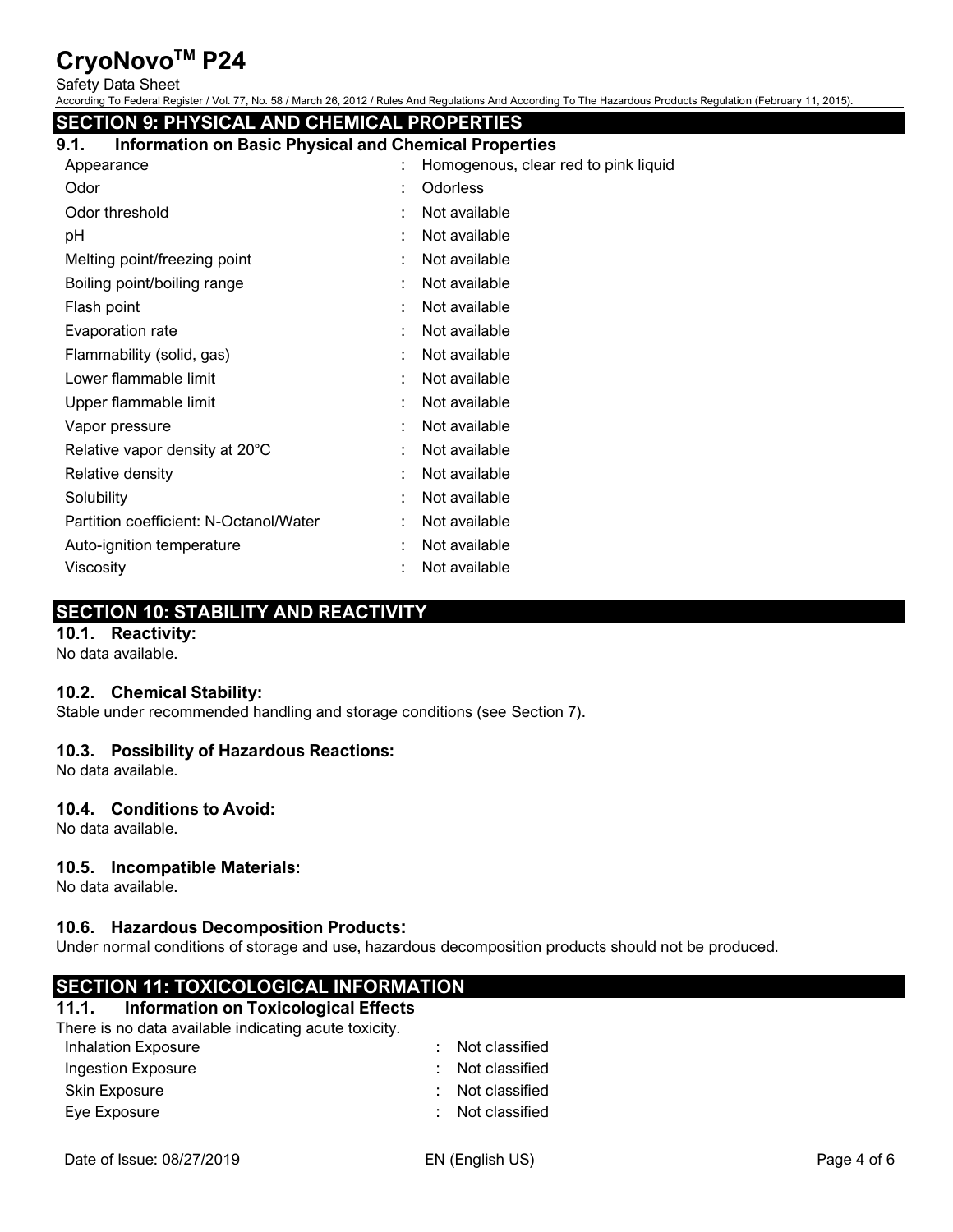#### Safety Data Sheet

According To Federal Register / Vol. 77, No. 58 / March 26, 2012 / Rules And Regulations And According To The Hazardous Products Regulation (February 11, 2015).

| Germ Cell Mutagenicity                                              | : Not classified |
|---------------------------------------------------------------------|------------------|
| Carcinogenicity                                                     | : Not classified |
| Reproductive Toxicity                                               | : Not classified |
| Specific Target Organ Toxicity (Single Exposure)                    | : Not classified |
| Specific Target Organ Toxicity (Repeated Exposure) : Not classified |                  |
| <b>Aspiration Hazard</b>                                            | : Not classified |
|                                                                     |                  |

# **SECTION 12: ECOLOGICAL INFORMATION**

#### **12.1. Ecotoxicity**

No data available.

## **12.2. Persistence and Degradability**

No data available.

# **12.3. Bioaccumulative Potential**

No data available.

# **12.4. Mobility in Soil**

No data available.

# **12.5. Other Adverse Effects**

No data available.

# **SECTION 13: DISPOSAL CONSIDERATIONS**

## **13.1. Waste treatment methods**

Treatment of waste per local authority regulations. Empty containers may retain product residues. Avoid disposal of material into untreated sewers. Disposal of this product, solutions and any by-products should at all times comply with the requirements of environmental protection and waste disposal legislation and any regional, national and local authority requirements.

# **SECTION 14: TRANSPORT INFORMATION**

The shipping description(s) stated herein were prepared in accordance with certain assumptions at the time the SDS was authored and can vary based on a number of variables that may or may not have been known at the time the SDS was issued.

| UN number                    | : No data available |
|------------------------------|---------------------|
| UN proper shipping name      | No data available   |
| Transport hazard class       | No data available   |
| Packing group                | No data available   |
| <b>Environment Hazards</b>   | No data available   |
| Special precautions for user | No data available   |
| Transport in bulk            | No data available   |

# **SECTION 15: REGULATORY INFORMATION**

#### **SARA 302 Components**

This product does not contain any chemical components subject to the reporting requirements of SARA Title III, Section 302.

#### **SARA 313 Components**

This product does not contain any chemical components subject to the reporting requirements of SARA Title III, Section 313.